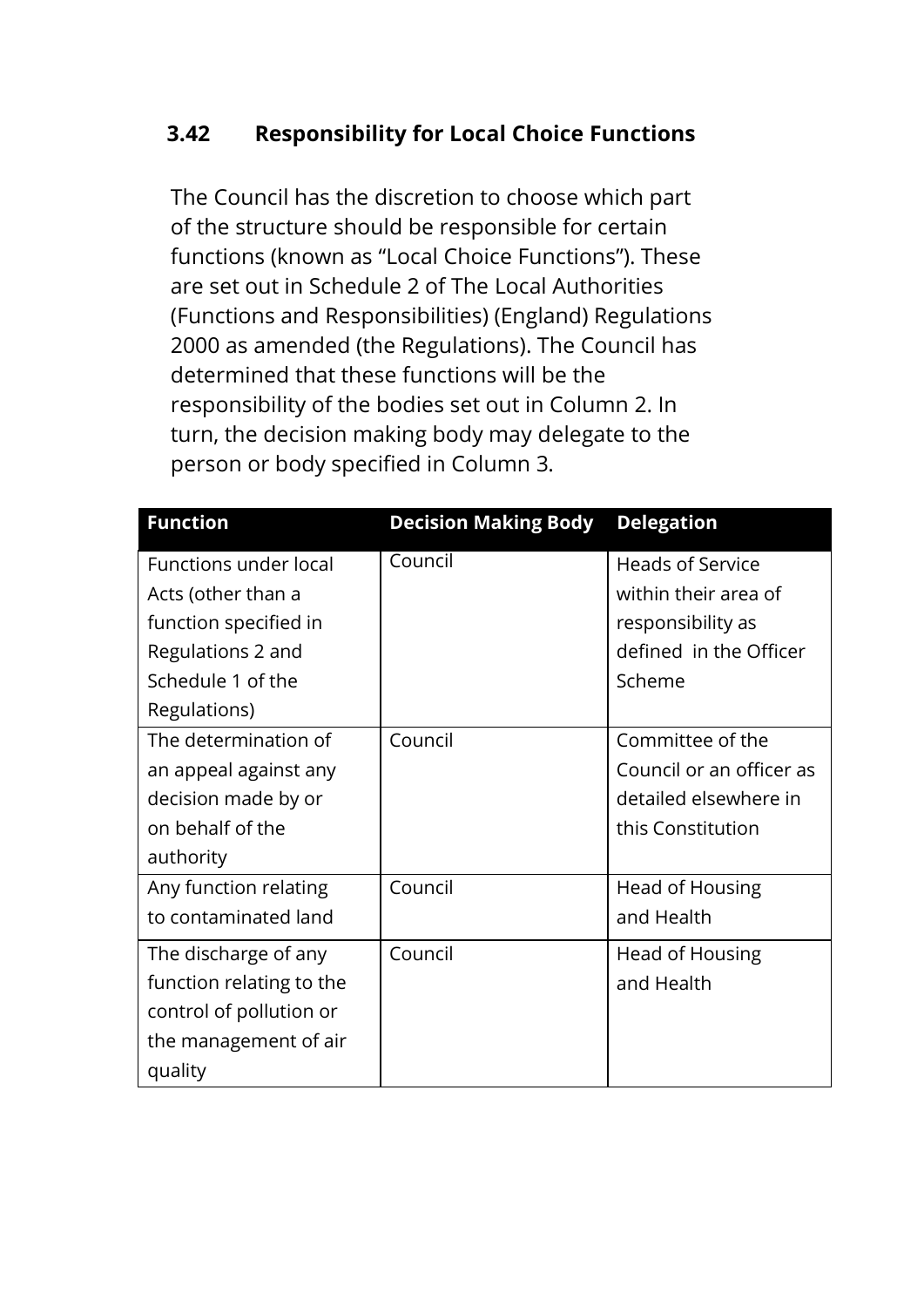| The service of an                               | Council   | Head of Housing            |
|-------------------------------------------------|-----------|----------------------------|
| abatement notice in                             |           | and Health                 |
| respect of a                                    |           |                            |
| statutory nuisance                              |           |                            |
| The passing of a                                | Executive |                            |
| resolution that Schedule                        |           |                            |
| 2 to the Noise and                              |           |                            |
| <b>Statutory Nuisance Act</b>                   |           |                            |
| 1993 should                                     |           |                            |
| apply in the authority's<br>area                |           |                            |
| The inspection of the                           | Council   | Head of Housing            |
| authority's area to                             |           | and Health                 |
| detect any statutory                            |           |                            |
| nuisance.                                       |           |                            |
| The investigation of any                        | Council   | Head of Housing and        |
| complaint as to the                             |           | Health                     |
| existence of a statutory                        |           |                            |
| nuisance                                        |           |                            |
|                                                 |           |                            |
|                                                 |           |                            |
|                                                 |           |                            |
| The obtaining of                                | Council   | Head of Legal and          |
| particulars of persons                          |           | <b>Democratic Services</b> |
| interested in land under                        |           |                            |
| section 16 of the Local                         |           |                            |
| Government                                      |           |                            |
| (Miscellaneous                                  |           |                            |
| Provisions) Act 1976 or                         |           |                            |
| S.330 Town & Country                            |           |                            |
| Planning Act as amended                         |           |                            |
| 1990                                            |           |                            |
| The appointment of                              | Council   | As delegated elsewhere     |
| any individual                                  |           | in this Constitution or by |
|                                                 |           | the decision of Council    |
| To any office other<br>(a)<br>than an office in |           | on a case-by-case basis    |
|                                                 |           |                            |